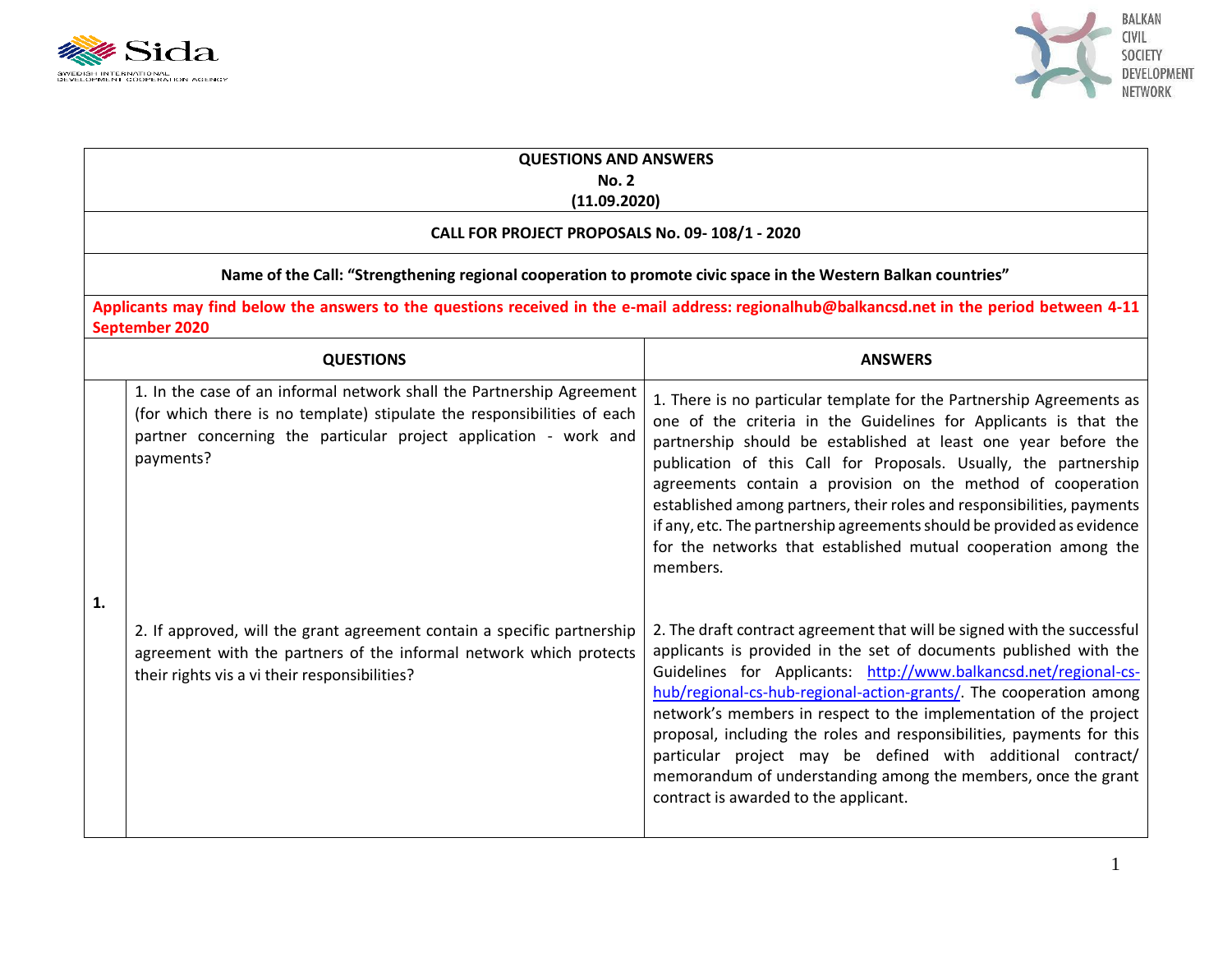|    | 3. Given that the answers for the call are late compared to the originally                                                                                                                                                                                                                                                                                                            |                                                                                                                                                                                                                                                                                                                                                                                                                                                                                                                                                                                                                                                                                                                                                                       |
|----|---------------------------------------------------------------------------------------------------------------------------------------------------------------------------------------------------------------------------------------------------------------------------------------------------------------------------------------------------------------------------------------|-----------------------------------------------------------------------------------------------------------------------------------------------------------------------------------------------------------------------------------------------------------------------------------------------------------------------------------------------------------------------------------------------------------------------------------------------------------------------------------------------------------------------------------------------------------------------------------------------------------------------------------------------------------------------------------------------------------------------------------------------------------------------|
|    | planned date, are you considering to postpone the deadline?                                                                                                                                                                                                                                                                                                                           | 3. According to Section 7 – Important Tentative Dates of the Guidelines<br>for Applicants, the deadline for submission question was 26 <sup>th</sup> August<br>2020 and the deadline for publishing the answers to the questions was<br>$4^{\text{th}}$<br>September 2020, when the answers were published:<br>http://www.balkancsd.net/qa-on-the-cfp-call-for-proposals-<br>strengthening-regional-cooperation-to-promote-civic-space-in-the-<br>western-balkan-countries/<br>BCSDN has decided to give an additional opportunity to the potential<br>applicants to send supplementary questions by 10 <sup>th</sup> September 2020,<br>and the answers to be published on 11 <sup>th</sup> September 2020 (please read<br>the article available in the link above). |
| 2. | Our network's memorandum of cooperation is made in 3 samples. Is a<br>copy of signed memorandum enough to send within the application, or<br>we are supposed to send the original document?                                                                                                                                                                                           | Please see section 4.3 - Where and How to send Full Applications in<br>Guidelines<br>the<br>for<br>Applicants:<br>Full applications including all mandatory documents must be<br>submitted electronically via email ONLY to the following e-mail<br>address: mailto:regionalhub@balkancsd.net, with the subject:<br>Application for the Call for Regional Grants.<br>The application process does not require the submission of<br>documentation in hard copy.                                                                                                                                                                                                                                                                                                        |
| 3. | We are the Association for Systemic Practice and Therapy of BiH.<br>Our association is the umbrella organization for BiH, with 6 members of<br>the association and over 80 members.<br>Our question is whether we, as a network from BiH, can apply with a<br>partner organization from Macedonia with which we signed a<br>cooperation agreement with the beginning of the pandemic. | According to section 3.1.1- Eligibility of Applicants of the Guidelines for<br>Applicants:<br>To be eligible for financing, an applicant should:<br>Be a regional formal/ informal network of active CSOs,<br>associations and foundations, including non-governmental, and not-<br>for-profit coalitions, partnerships, networks, sectoral or thematic<br>interest groups, media outlets, research institutes and think tanks:<br>• registered/ established in at least one of the Western<br>Balkan countries (Albania, Bosnia and Herzegovina, Kosovo,<br>Montenegro, Republic of North Macedonia and Serbia),<br>• registered/ established at least one year before the<br>publication of this Call,                                                              |